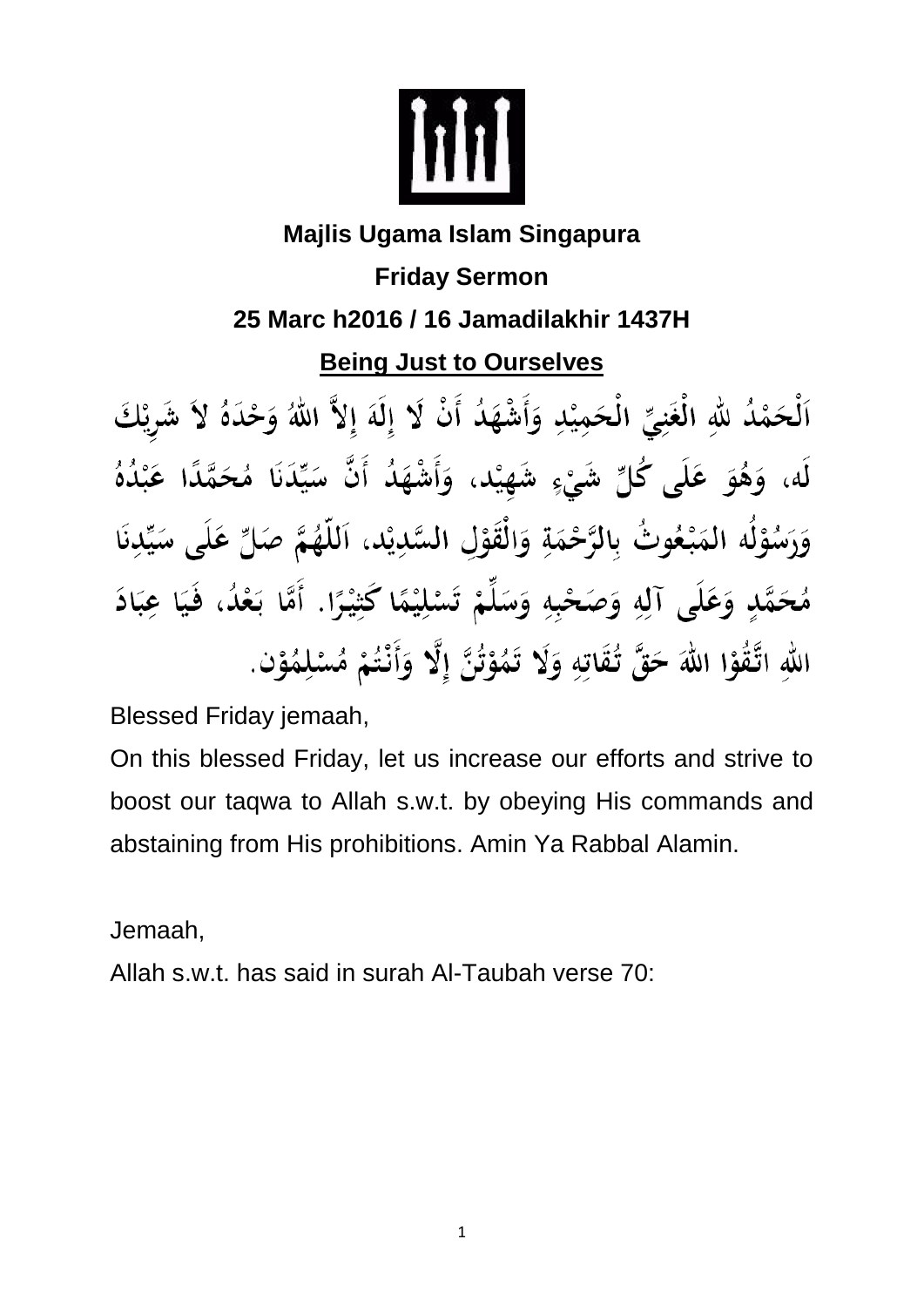أَلَةً يَأْتِهِمُ نَبَأُ ٱلَّذِينَ مِن قَبَلِهِمْ قَوَٰهِ نُوۡجٍ وَعَـادِ وَتَـٰمُودَ وَقَوْمِ إِبْرَٰهِيمَ وَأَصَّحَـٰبِ مَدْيَنَ وَٱلْمُؤْتَفِكَـٰتِّ أَنَنَّهُمَّ رْسُلُهُم بِٱلْبَيِّنَٰتِ ۖ فَمَاكَانَ ٱللَّهُ لِيَظِّلِمَهُمْ وَلَـٰكِن كَانُوٓاْ أَنفُسَهُمْ يَظْلِمُونَ ۞

Which means: *"Has there not reached them the news of those before them - the people of Noah and [the tribes of] 'Aad and Thamud and the people of Abraham and the companions of Madyan and the towns overturned? Their messengers came to them with clear proofs. And Allah would never have wronged them, but they were wronging themselves."*

This verse is a clear reminder from Allah s.w.t. that we should learn from the past. There were communities that were banished without a trace left on earth because of their own wrongdoings. They committed injustice on themselves and for that, they incurred Allah's wrath.

#### Friday jemaah,

In the past weeks, we discussed the need to be fair to others and all of Allah's creations, and not to oppress others. We also should not forget that we should not be unjust towards ourselves. What does it mean to victimise or wrong ourselves, as defined in the noble Quran? According to scholars of tafsir, such as Imam Ibn Kathir and Imam Al-Tabari, "to wrong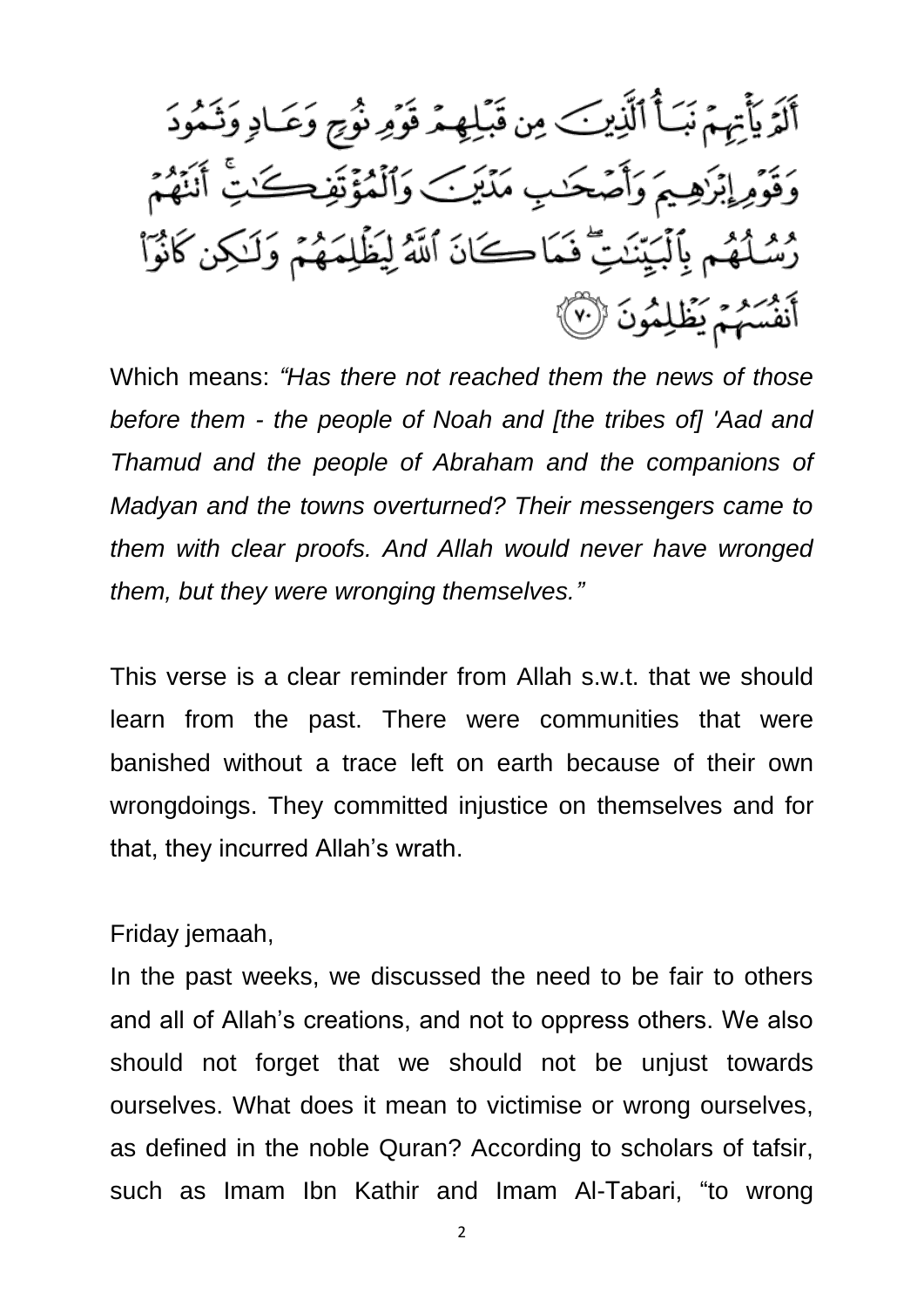ourselves" means to disobey Allah, and to "not fulfil the rights and responsibilities made obligatory upon him."

Jemaah, this interpretation reminds me of a hadith of the Prophet s.a.w. reported by Imam Al-Tirmizi: *"On the day of Judgement the feet of the servant will not move from the grave until he is asked about four matters: how he spent his age; how he applied and practised the knowledge he had learned; how he earned and used his wealth; and how he utilised his body."*

Notice how all four matters mentioned by Rasulullah s.a.w. in the hadith reflect on the rights that we have over ourselves. Our age and physical health are blessings from Allah. Knowledge, sustenance and wealth are gifts and ease granted by Allah s.w.t. We need to honour these rights by using the gifts that Allah has bestowed upon us to fulfil His commandments. Only then are we being just to ourselves. However, if we were to use the gifts that Allah has given us to transgress against His commands, to commit sins without any intention of changing and repenting, then we will have a tough time defending ourselves in Allah's court in the hereafter.

### Friday jemaah,

How have we spent our lives thus far? What are the good deeds that we can bring with us when we stand in front of Allah in the hereafter? With the health that we have been given, have

3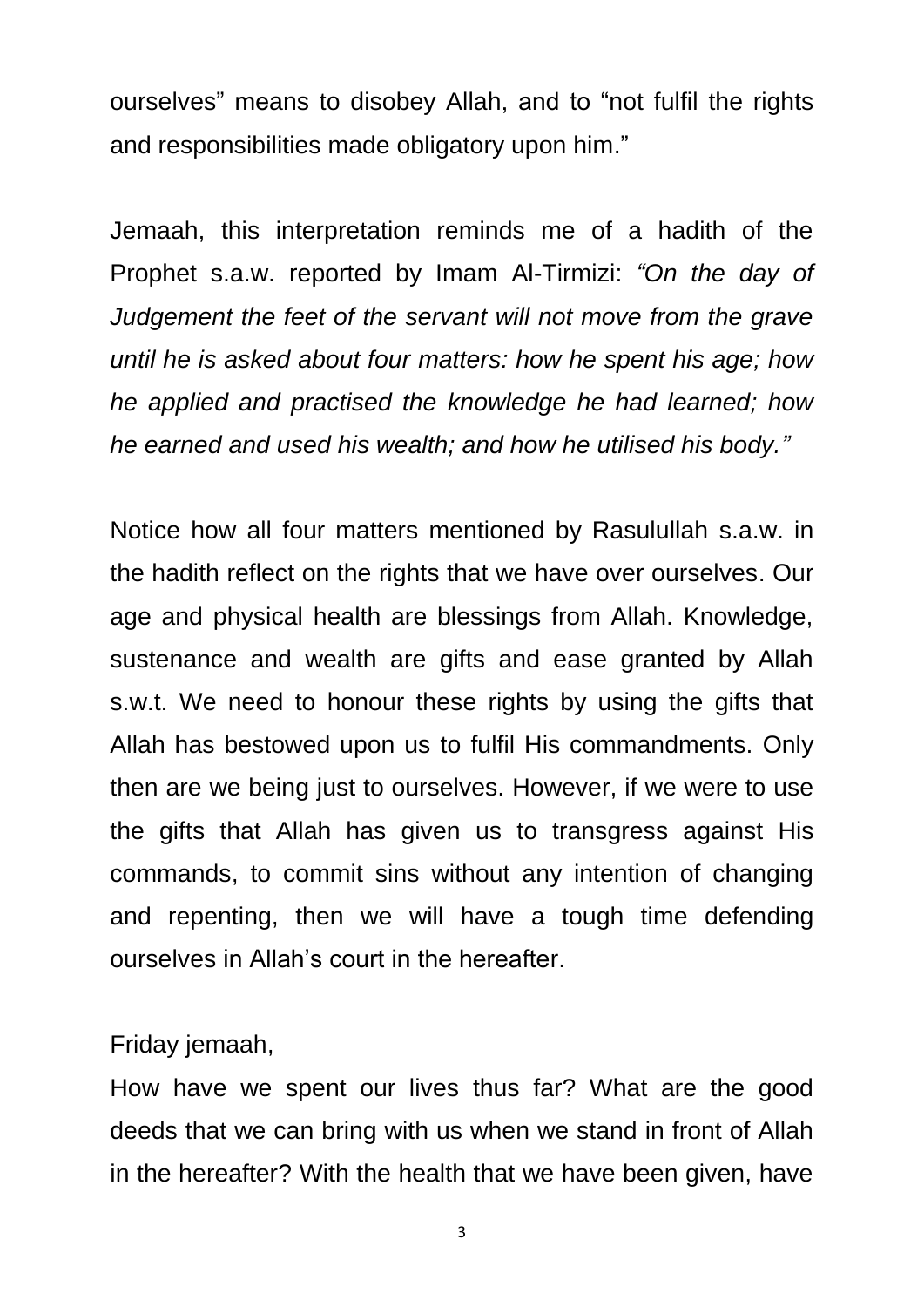we contributed to doing good deeds, helping those in need or strive to bring some hope to other people and to the world? Have we shared the knowledge that we have with our children and with others so that they will benefit from it and be inspired to be better persons? Do not wait for tomorrow. Do not wait for Ramadan to start repenting. Do not wait for old age before changing our ways for the better.

#### Beloved jemaah,

In order to ensure that we are able to utilise the blessings that have been bestowed upon us according to Allah's guidelines, then we need the correct knowledge. We are committing injustice upon ourselves if we choose to follow blindly the words of others without doing proper research and investigation. For example, some of our youths are involved with drugs, gambling and even radical ideologies. They do so because they are not getting the guidance and are not equipped with the capabilities to distinguish between what is right and wrong. And one of the contributing factors to this starts with the parents' lack of good parenting skills, and thus they are unable to give their children the needed knowledge in the best way possible.

Hence, let us reflect upon our lives thoroughly. Let us ensure that we are just to ourselves, our families, other creations and most importantly, to Allah s.w.t. Hopefully, when it is our time to stand before Allah, we will be in a state of bliss and being

4